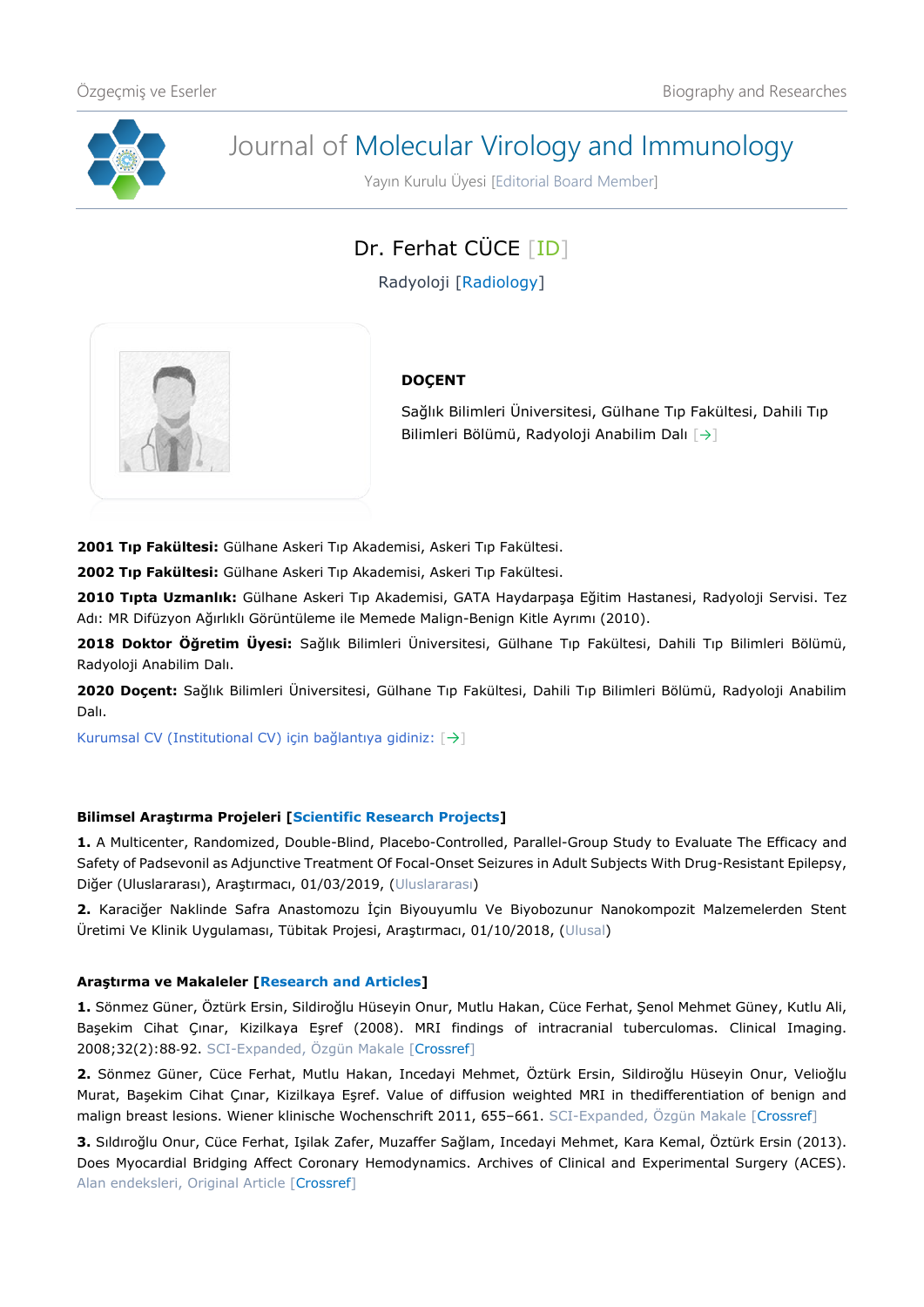**4.** Demiray Özay, Cüce Ferhat, Kalemci Serdar Mustafa, Vusal Ahmedov, Eskidemir Ümit (2015). Varikoselli Hastalarda Testis Hacmini Etkileyebilecek Olası Faktörler. Cukurova Medical Journal 2015;40(2):233-238. ESCI, Özgün Makale [\[Crossref\]](https://doi.org/10.17826/cutf.26216)

**5.** Cengiz Kaplan, Ozgur Dandin, Erkan Kaya, Ferhat Cuce, Muzaffer Durmus, Ugur Karapinar, Tuncer Ergin. A rare complication of spinal anesthesia: Intracranial subdural hemorrhage. Archives of Clinical and Experimental Surgery (ACES). 2015; 4(1): 54-56. Alan endeksleri, Vaka Takdimi [\[Crossref\]](https://doi.org/10.5455/aces.20130207120902)

**6.** Sildiroğlu Hüseyin Onur, Sivrioğlu Ali Kemal, Kemal Kara, Salihoğlu Murat, Sönmez Güner, Öztürk Ersin, Cüce Ferhat, Sağlam Muzaffer, Mutlu Hakan. Variations of the sphenoid sinus in Turkish population and importance in surgical planning a CT study. Gulhane Medical Journal 2015;57: 339-342. TR Dizin, Özgün Makale [\[Crossref\]](https://doi.org/10.5455/gulhane.187255)

**7.** Saglam Muzaffer, Kafadar Cahit, Tutar Süleyman, Öztürk Ersin, Sönmez Güner, Cüce Ferhat, Ak Mehmet, Saygın Hasan, Arıbal Serkan. An alternative imaging modality to scintigraphy innoninvasive diagnosis of splenosis in patients with posttraumatic splenectomy: Diffusion weighted imaging. Gulhane Medical Journal 2016;58(4):377-380. TR Dizin, Özgün Makale [\[Crossref\]](https://doi.org/10.5455/gulhane.214111)

**8.** Timucin Ozgur Bulent, Arabacı Muhammed, Cüce Ferhat, Karataş Boran, Önalan Şükrü, Yaşar Muhterem, Yıldırım Serkan, Karadağ Fatih (2016). The effects of light sources with different spectral structures on ocular axial length in rainbow trout (Oncorhynchus mykiss). Experimental Eye Research 2016 Oct;151:212-21. SCI-Expanded, Özgün Makale [\[Crossref\]](https://doi.org/10.1016/j.exer.2016.08.018)

**9.** Küçük Uğur, Küçük Hilal Olgun, Cüce Ferhat, Balta Sevket (2016). Relationship between Neck Circumference and Epicardial Fat Thickness in a Healthy Male Population. Arquivos Brasileiros de Cardiologia 2016 Sep; 107(3): 266– 270. SCI-Expanded, Özgün Makale [\[Crossref\]](https://doi.org/10.5935/abc.20160112)

**10.** Demiray Özay, Çevik Erdem, Cüce Ferhat. Association Between Complete Blood Count Parameters and Urinary Stone Disease. Iran Red Crescent Med J. 2016;18(7):e24319. SCI-Expanded, Özgün Makale [\[Crossref\]](https://doi.org/10.5812/ircmj.24319)

**11.** Demiray Ö, Cüce F, Çevik E, Çataloğlu B, Kalemci S. Could spot urine analysis of calcium and uric acid help predict density of urinary stone in computerized tomography? A preliminary study. Minerva Urol Nefrol. 2016;68(4):342‐347. SCI-Expanded, Özgün Makale [\[PMED\]](https://pubmed.ncbi.nlm.nih.gov/26955798/)

**12.** Cüce Ferhat, Demiray Özay, Küçük Uğur, Küçük Hilal Olgun (2015). Varicocele: Tissue Stress in The Etiology. Turkish Journal Of Medical Sciences (2016) 46: 1014-1017. SCI-Expanded, Özgün Makale [\[Crossref\]](https://doi.org/10.3906/sag-1411-70)

**13.** Eroglu Ahmet, Sarı Enes, Cüce Ferhat, Atabey Cem, Tok Fatih, Düz Bülent (2017). The investigation of the role of the facet joint angle in the development of L5-S1 spondylolysis in young men. Turkish Journal of Physical Medicine and Rehabilitation. Turk J Phys Med Rehab 2017;63(3):253-258. SCI-Expanded, Özgün Makale [\[Crossref\]](https://doi.org/10.5606/tftrd.2017.295)

**14.** Cüce Ferhat, Arıbal Serkan, Çevik Erdem (2018). Individualized radiation dose control: could neckcircumference be a new somatometric parameter to adjusttube current for thorax CT?. Nuclear Medicine and Biomedical Imaging. Alan endeksleri, Özgün Makale [\[Crossref\]](https://doi.org/10.15761/NMBI.1000136)

**15.** Teomete Uygar, Tulum Gökalp, Ergin Tuncer, Cüce Ferhat, Köksal Murathan, Dandin Özgür, Osman Onur. Automated computer-aided diagnosis of splenic lesions due to abdominal trauma. Hippokratia. 2018;22(2):80‐85. SCI-Expanded, Özgün Makale [\[PMED\]](https://pubmed.ncbi.nlm.nih.gov/31217680/)

**16.** Tulum Gökalp, Uygar Teomete, Cüce Ferhat, Ergin Tuncer, Köksal Murathan, Dandin Özgür, Osman Onur (2019). Automated segmentation of the injured kidney due to abdominal trauma. Journal of Medical Systems 2019; 44(1):5. SCI-Expanded, Özgün Makale [\[Crossref\]](https://doi.org/10.1007/s10916-019-1476-1)

**17.** Cüce Ferhat (2019). Could the thorax CT protocol be designed based on neckcircumference?. Annals of Medical Research 2019;26(7):1235-41. ESCI, Özgün Makale [\[Crossref\]](https://doi.org/10.5455/annalsmedres.2019.02.113)

**18.** Cüce Ferhat, Tulum Gökalp, Dandin Özgür, Ergin Tuncer, Karadaş Ömer, Osman Onur (2019). A New Practical Method for Intracerebral Hematoma Volume Calculation and its Comparison to the simple ABC/2 method. Turkish Neurosurgery, 1-7. SCI-Expanded, Özgün Makale [\[Crossref\]](https://doi.org/10.5137/1019-5149.JTN.25996-19.2)

**19.** Özgökçe Mesut, Havan Nuri, Cüce Ferhat, Durmaz Fatma, Sakcı Zakir (2019). The Comparison of Diffusion Weighted Imaging (DWI) with Other Breast MRI Parameters in the diagnosis of Breast Masses. Eastern Journal of Medicine 24(3): 271-275, 2019. Alan endeksleri, Özgün Makale [\[Crossref\]](https://doi.org/10.5505/ejm.2019.60590)

**20.** Cüce Ferhat, Sari Oktay (2019). The Determination of Knowledge, Attitudes and Behaviors of Primary Health Care Assistants About the Evaluation of Chest X-ray: A Cross-Sectional Study. Ankara Medical Journal Ankara Med J, 2019;(3):488-97. TR Dizin, Özgün Makale [\[Crossref\]](https://doi.org/10.17098/amj.624405)